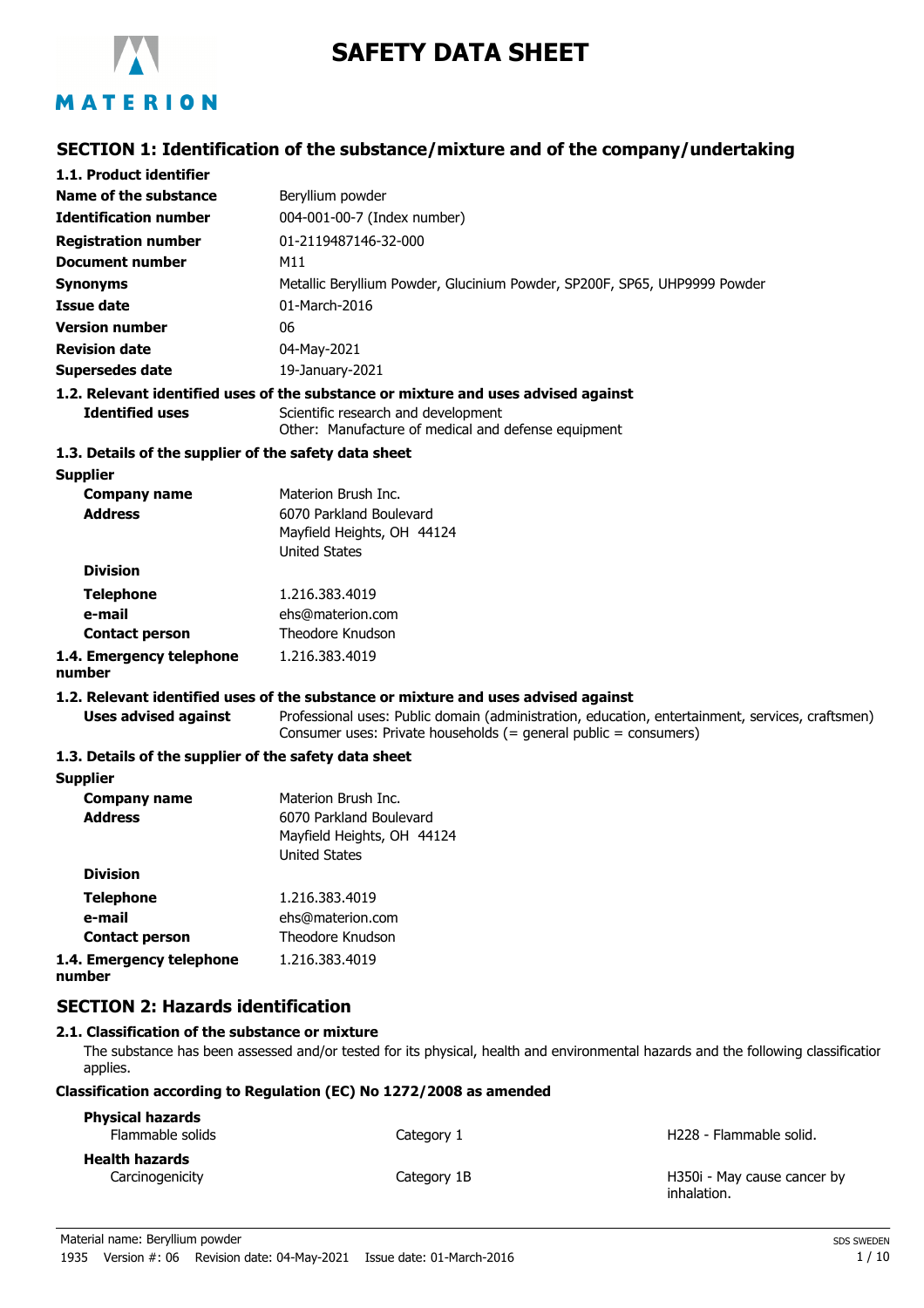H372 - Causes damage to organs (respiratory system) through prolonged or repeated exposure by inhalation.

**Hazard summary** Causes damage to organs through prolonged or repeated exposure. May cause cancer. May cause an allergic skin reaction. Prolonged exposure may cause chronic effects. Occupational exposure to the substance or mixture may cause adverse health effects.

#### **2.2. Label elements**

#### **Label according to Regulation (EC) No. 1272/2008 as amended**

**Contains:** Beryllium powder

**Hazard pictograms**

#### **Signal word** Danger

| <b>Hazard statements</b> |                                                                                                       |
|--------------------------|-------------------------------------------------------------------------------------------------------|
| H228                     | Flammable solid.                                                                                      |
| H350i                    | May cause cancer by inhalation.                                                                       |
| H372                     | Causes damage to organs (respiratory system) through prolonged or repeated exposure by<br>inhalation. |

#### **Precautionary statements Prevention**

| <b>FICTERIUM</b>                         |                                                                                                                                                                                                                                                                                                                                                                                  |  |  |
|------------------------------------------|----------------------------------------------------------------------------------------------------------------------------------------------------------------------------------------------------------------------------------------------------------------------------------------------------------------------------------------------------------------------------------|--|--|
| P201                                     | Obtain special instructions before use.                                                                                                                                                                                                                                                                                                                                          |  |  |
| P202                                     | Do not handle until all safety precautions have been read and understood.                                                                                                                                                                                                                                                                                                        |  |  |
| P260                                     | Do not breathe dust/fume/gas/mist/vapours/spray.                                                                                                                                                                                                                                                                                                                                 |  |  |
| P264                                     | Wash thoroughly after handling.                                                                                                                                                                                                                                                                                                                                                  |  |  |
| P270                                     | Do not eat, drink or smoke when using this product.                                                                                                                                                                                                                                                                                                                              |  |  |
| P272                                     | Contaminated work clothing should not be allowed out of the workplace.                                                                                                                                                                                                                                                                                                           |  |  |
| P280                                     | Wear protective gloves/protective clothing/eye protection/face protection.                                                                                                                                                                                                                                                                                                       |  |  |
| P284                                     | Wear respiratory protection.                                                                                                                                                                                                                                                                                                                                                     |  |  |
| <b>Response</b>                          |                                                                                                                                                                                                                                                                                                                                                                                  |  |  |
| $P302 + P350$                            | If on skin: Wash with plenty of water.                                                                                                                                                                                                                                                                                                                                           |  |  |
| $P304 + P340$                            | If inhaled: Remove person to fresh air and keep comfortable for breathing.                                                                                                                                                                                                                                                                                                       |  |  |
| $P308 + P313$                            | If exposed or concerned: Get medical advice/attention.                                                                                                                                                                                                                                                                                                                           |  |  |
| $P333 + P313$                            | If skin irritation or rash occurs: Get medical advice/attention.                                                                                                                                                                                                                                                                                                                 |  |  |
| $P342 + P311$                            | If experiencing respiratory symptoms: Call a POISON CENTRE or doctor/physician.                                                                                                                                                                                                                                                                                                  |  |  |
| $P362 + P364$                            | Take off contaminated clothing and wash it before reuse.                                                                                                                                                                                                                                                                                                                         |  |  |
| <b>Storage</b>                           |                                                                                                                                                                                                                                                                                                                                                                                  |  |  |
| P405                                     | Store locked up.                                                                                                                                                                                                                                                                                                                                                                 |  |  |
| <b>Disposal</b>                          |                                                                                                                                                                                                                                                                                                                                                                                  |  |  |
| P501                                     | Dispose of contents/container in accordance with local/regional/national/international regulations.                                                                                                                                                                                                                                                                              |  |  |
| <b>Supplemental label</b><br>information | Exposure to the elements listed in Section 3 by inhalation, ingestion, and skin contact can occur<br>when melting, casting, dross handling, pickling, chemical cleaning, heat treating, abrasive cutting,<br>welding, grinding, sanding, polishing, milling, crushing, or otherwise heating or abrading the<br>surface of this material in a manner which generates particulate. |  |  |
|                                          | For further information, please contact the Product Stewardship Department at +1.216.383.4019.                                                                                                                                                                                                                                                                                   |  |  |
| 2.3. Other hazards                       | None known.                                                                                                                                                                                                                                                                                                                                                                      |  |  |
|                                          | <b>SECTION 3: Composition/information on ingredients</b>                                                                                                                                                                                                                                                                                                                         |  |  |
| 3.1. Substances                          |                                                                                                                                                                                                                                                                                                                                                                                  |  |  |
| General information                      |                                                                                                                                                                                                                                                                                                                                                                                  |  |  |
| <b>Chemical name</b>                     | $\frac{1}{2}$<br><b>REACH Registration No. Index No.</b><br><b>Notes</b><br>CAS-No. / EC<br>No.                                                                                                                                                                                                                                                                                  |  |  |
| Beryllium powder                         | 100<br>7440-41-7<br>01-2119487146-32-000<br>004-001-00-7<br>231-150-7                                                                                                                                                                                                                                                                                                            |  |  |

**Classification:** Flam. Sol. 1;H228, Carc. 1B;H350i, STOT RE 1;H372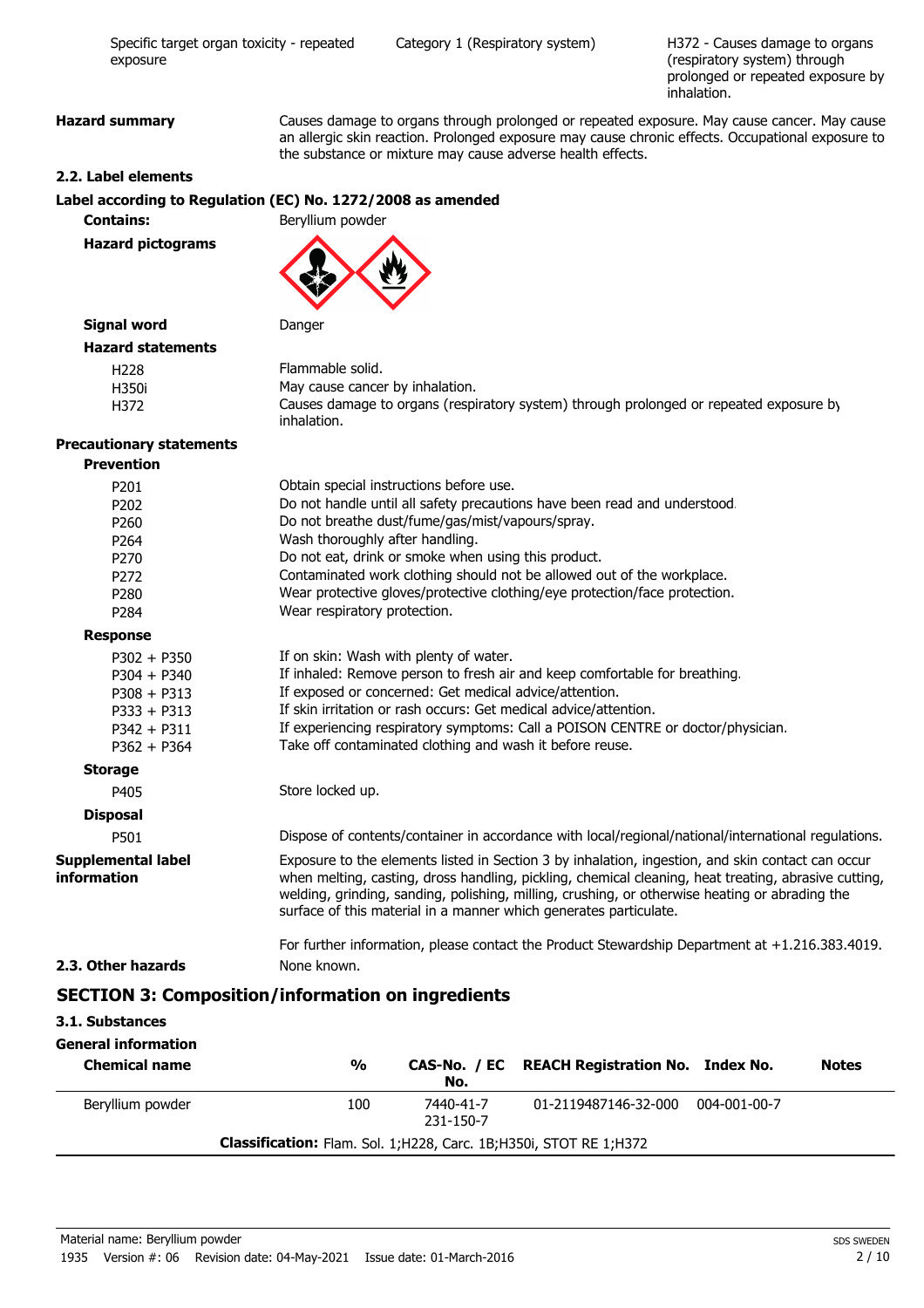## **SECTION 4: First aid measures**

| SECTION 4: First aid measures                                                            |                                                                                                                                                                                                                                                                                                                                                                                                                                                                                                                                                                                                                                                                                                                                                                                                                                                                                                                                                                                                                                                                                                                                                        |  |
|------------------------------------------------------------------------------------------|--------------------------------------------------------------------------------------------------------------------------------------------------------------------------------------------------------------------------------------------------------------------------------------------------------------------------------------------------------------------------------------------------------------------------------------------------------------------------------------------------------------------------------------------------------------------------------------------------------------------------------------------------------------------------------------------------------------------------------------------------------------------------------------------------------------------------------------------------------------------------------------------------------------------------------------------------------------------------------------------------------------------------------------------------------------------------------------------------------------------------------------------------------|--|
| <b>General information</b>                                                               | If exposed or concerned: get medical attention/advice. Get medical attention if symptoms occur.<br>Wash contaminated clothing before reuse.                                                                                                                                                                                                                                                                                                                                                                                                                                                                                                                                                                                                                                                                                                                                                                                                                                                                                                                                                                                                            |  |
| 4.1. Description of first aid measures                                                   |                                                                                                                                                                                                                                                                                                                                                                                                                                                                                                                                                                                                                                                                                                                                                                                                                                                                                                                                                                                                                                                                                                                                                        |  |
| <b>Inhalation</b>                                                                        | If symptoms develop move victim to fresh air. For breathing difficulties, oxygen may be necessary.<br>Breathing difficulty caused by inhalation of particulate requires immediate removal to fresh air. If<br>breathing has stopped, perform artificial respiration and obtain medical help.                                                                                                                                                                                                                                                                                                                                                                                                                                                                                                                                                                                                                                                                                                                                                                                                                                                           |  |
| <b>Skin contact</b>                                                                      | Take off contaminated clothing and wash before reuse. Thoroughly wash skin cuts or wounds to<br>remove all particulate debris from the wound. Seek medical attention for wounds that cannot be<br>thoroughly cleansed. Treat skin cuts and wounds with standard first aid practices such as<br>cleansing, disinfecting and covering to prevent wound infection and contamination before<br>continuing work. Obtain medical help for persistent irritation. Material accidentally implanted or<br>lodged under the skin must be removed.                                                                                                                                                                                                                                                                                                                                                                                                                                                                                                                                                                                                                |  |
| Eye contact                                                                              | Immediately flush eyes with plenty of water for at least 15 minutes, lifting lower and upper eyelids<br>occasionally. Get medical attention if symptoms persist.                                                                                                                                                                                                                                                                                                                                                                                                                                                                                                                                                                                                                                                                                                                                                                                                                                                                                                                                                                                       |  |
| <b>Ingestion</b>                                                                         | If swallowed, seek medical advice immediately and show this container or label. Induce vomiting<br>immediately as directed by medical personnel. Never give anything by mouth to an unconscious<br>person.                                                                                                                                                                                                                                                                                                                                                                                                                                                                                                                                                                                                                                                                                                                                                                                                                                                                                                                                             |  |
| 4.2. Most important<br>symptoms and effects, both<br>acute and delayed                   | May cause allergic skin reaction. May cause allergic respiratory reaction. Prolonged exposure may<br>cause chronic effects.                                                                                                                                                                                                                                                                                                                                                                                                                                                                                                                                                                                                                                                                                                                                                                                                                                                                                                                                                                                                                            |  |
| 4.3. Indication of any<br>immediate medical attention<br>and special treatment<br>needed | Treatment of Chronic Beryllium Disease: There is no known treatment which will cure chronic<br>beryllium disease. Prednisone or other corticosteroids are the most specific treatment currently<br>available. They are directed at suppressing the immunological reaction and can be effective in<br>diminishing signs and symptoms of chronic beryllium disease. In cases where steroid therapy has<br>had only partial or minimal effectiveness, other immunosuppressive agents, such as<br>cyclophosphamide, cyclosporine, or methotrexate, have been used. In view of the potential side<br>effects of all the immunosuppressive medications, including steroids such as prednisone, they<br>should be used only under the direct care of a physician. Other treatment, such as oxygen, inhaled<br>steroids or bronchodilators, may be prescribed by some physicians and can be effective in selected<br>cases. In general, treatment is reserved for cases with significant symptoms and/or significant loss<br>of lung function. The decision about when and with what medication to treat is a judgment<br>situation for individual physicians. |  |
|                                                                                          | In their 2014 official statement on the Diagnosis and Management of Beryllium Sensitivity and<br>Chronic Beryllium Disease, the American Thoracic Society states that "it seems prudent for workers<br>with BeS to avoid all future occupational exposure to beryllium."                                                                                                                                                                                                                                                                                                                                                                                                                                                                                                                                                                                                                                                                                                                                                                                                                                                                               |  |

## **SECTION 5: Firefighting measures**

| <b>General fire hazards</b>                                                                | Flammable solid.                                                                                                                                                                                                 |  |
|--------------------------------------------------------------------------------------------|------------------------------------------------------------------------------------------------------------------------------------------------------------------------------------------------------------------|--|
| 5.1. Extinguishing media                                                                   |                                                                                                                                                                                                                  |  |
| Suitable extinguishing<br>media                                                            | Dry Sand, Graphite Powder, Dry Sodium Chloride Based Extinguishers. DO NOT use water if<br>avoidable. Use extinguishing measures that are appropriate to local circumstances and the<br>surrounding environment. |  |
| Unsuitable extinguishing<br>media                                                          | Do not use water to extinguish fires around operations involving molten metal due to the potential<br>for steam explosions.                                                                                      |  |
| 5.2. Special hazards arising<br>from the substance or<br>mixture                           | Hazardous dust or fumes containing beryllium may be released during a fire.                                                                                                                                      |  |
| 5.3. Advice for firefighters<br><b>Special protective</b><br>equipment for<br>firefighters | Firefighters should wear full protective clothing including self contained breathing apparatus.                                                                                                                  |  |
| Special firefighting<br>procedures                                                         | Move containers from fire area if you can do so without risk.                                                                                                                                                    |  |
| <b>Specific methods</b>                                                                    | Pressure-demand self-contained breathing apparatus must be worn by firefighters or any other<br>persons potentially exposed to the particulate released during or after a fire.                                  |  |

## **SECTION 6: Accidental release measures**

## **6.1. Personal precautions, protective equipment and emergency procedures**

| For non-emergency           | In solid form this material poses no special clean-up problems. Wear appropriate protective |
|-----------------------------|---------------------------------------------------------------------------------------------|
| personnel                   | equipment and clothing during clean-up.                                                     |
| For emergency<br>responders | Not available.                                                                              |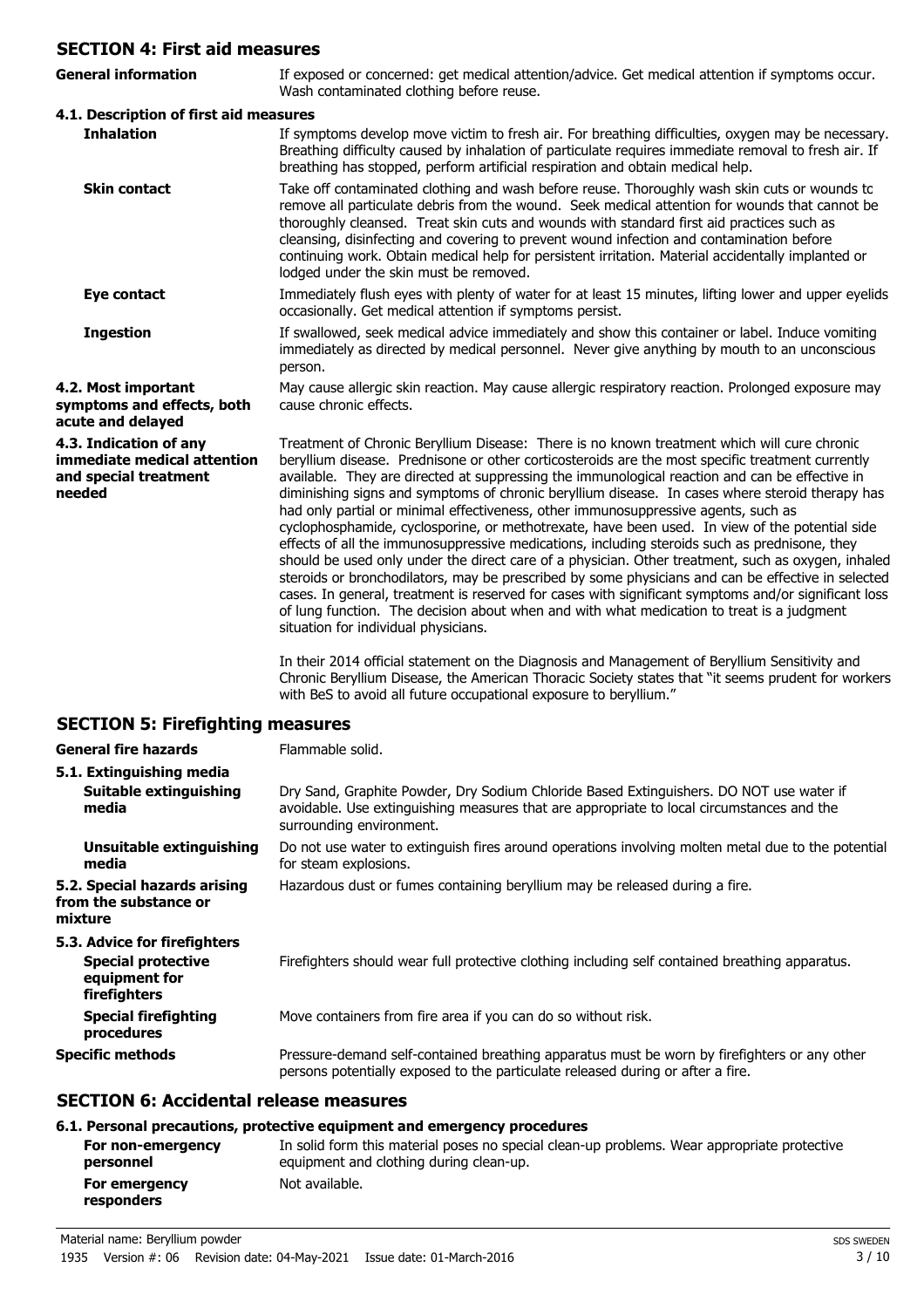| 6.2. Environmental<br>precautions                            | Avoid release to the environment. In the event of a spill or accidental release, notify relevant<br>authorities in accordance with all applicable regulations. Prevent further leakage or spillage if safe<br>to do so. Avoid discharge into drains, water courses or onto the ground.                                                                                                                                                                  |  |
|--------------------------------------------------------------|---------------------------------------------------------------------------------------------------------------------------------------------------------------------------------------------------------------------------------------------------------------------------------------------------------------------------------------------------------------------------------------------------------------------------------------------------------|--|
| 6.3. Methods and material for<br>containment and cleaning up | Clean up in accordance with all applicable regulations.                                                                                                                                                                                                                                                                                                                                                                                                 |  |
| 6.4. Reference to other<br>sections                          | For personal protection, see section 8 of the PIS. For waste disposal, see section 13 of the PIS.                                                                                                                                                                                                                                                                                                                                                       |  |
| <b>SECTION 7: Handling and storage</b>                       |                                                                                                                                                                                                                                                                                                                                                                                                                                                         |  |
| 7.1. Precautions for safe<br>handling                        | Obtain special instructions before use. Do not handle until all safety precautions have been read<br>and understood. Minimise dust generation and accumulation. Do not breathe dust/fume. Wear<br>protective gloves/protective clothing/eye protection/face protection. Wear respiratory protection.<br>Wash thoroughly after handling. When using, do not eat, drink or smoke. Contaminated work<br>clothing must not be allowed out of the workplace. |  |
| 7.2. Conditions for safe<br>storage, including any           | Keep locked up. Avoid contact with acids and alkalies. Avoid contact with oxidising agents.                                                                                                                                                                                                                                                                                                                                                             |  |

## **SECTION 8: Exposure controls/personal protection**

**7.3. Specific end use(s)** Not available.

#### **8.1. Control parameters**

**incompatibilities**

#### **Occupational exposure limits**

| <b>Material</b>                                      | Sweden. OELs. Work Environment Authority (AV), Occupational Exposure Limit Values (AFS 2015:7)<br><b>Type</b> | <b>Value</b>         | Form        |  |
|------------------------------------------------------|---------------------------------------------------------------------------------------------------------------|----------------------|-------------|--|
| Beryllium powder (CAS<br>7440-41-7)                  | <b>TWA</b>                                                                                                    | $0,002 \text{ mg/m}$ | Total dust. |  |
| <b>Biological limit values</b>                       | No biological exposure limits noted for the ingredient(s).                                                    |                      |             |  |
| <b>Recommended monitoring</b><br>procedures          | Not available.                                                                                                |                      |             |  |
| Derived no effect levels<br>(DNELs)                  | Not available.                                                                                                |                      |             |  |
| <b>Predicted no effect</b><br>concentrations (PNECs) | Not available.                                                                                                |                      |             |  |
| 8.7 Evnocura controle                                |                                                                                                               |                      |             |  |

**8.2. Exposure controls**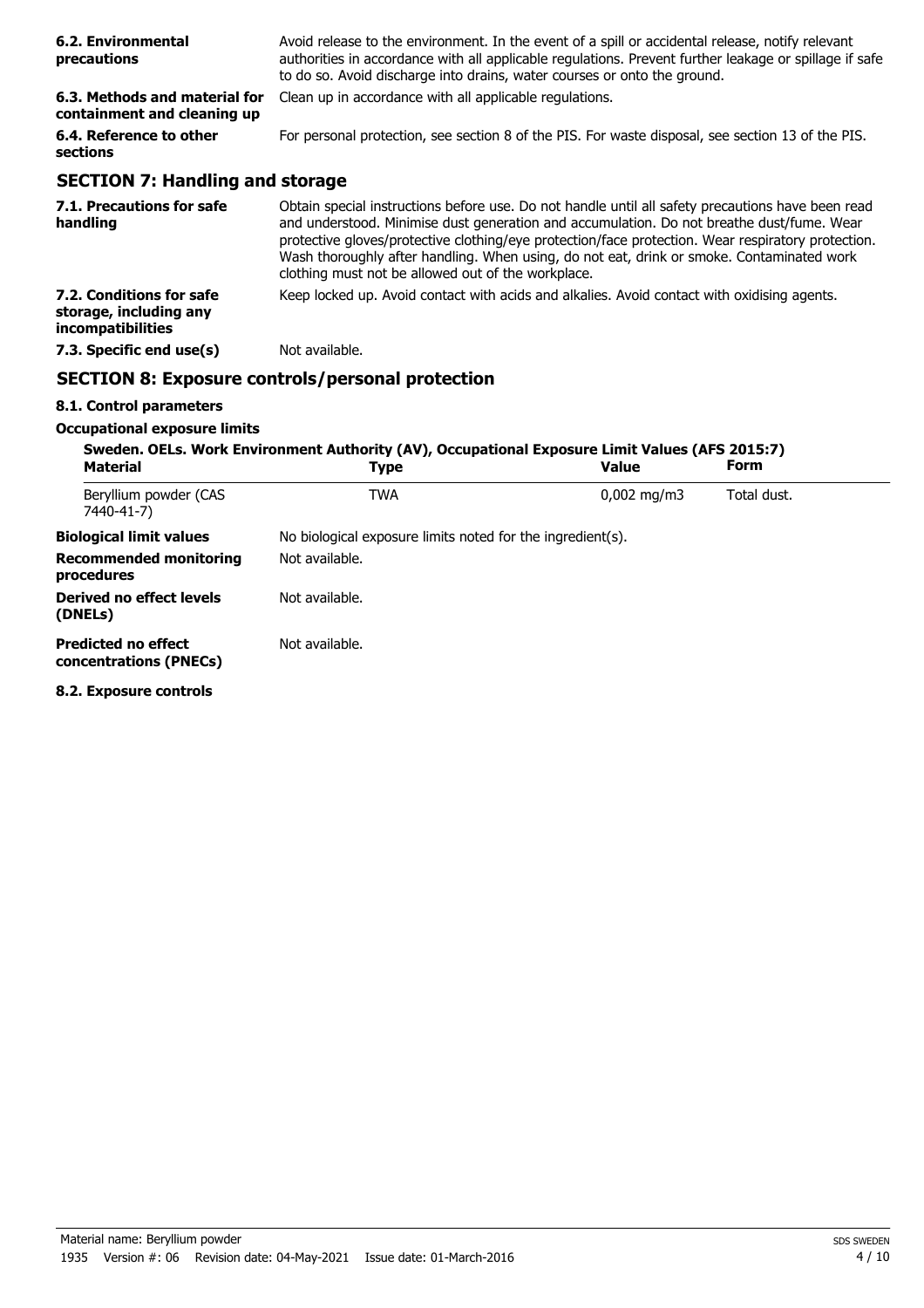|          | Appropriate engineering |
|----------|-------------------------|
| controls |                         |

VENTILATION: Good general ventilation (typically 10 air changes per hour) should be used. Ventilation rates should be matched to conditions. If applicable, use process enclosures, local exhaust ventilation, or other engineering controls to maintain airborne levels below recommended exposure limits. If exposure limits have not been established, maintain airborne levels to an acceptable level.

Ensure adequate ventilation, especially in confined areas.

Whenever possible, the use of local exhaust ventilation or other engineering controls is the preferred method of controlling exposure to airborne particulate. Where utilized, exhaust inlets to the ventilation system must be positioned as close as possible to the source of airborne generation. Avoid disruption of the airflow in the area of a local exhaust inlet by equipment such as a man-cooling fan. Check ventilation equipment regularly to ensure it is functioning properly. Provide training on the use and operation of ventilation to all users. Use qualified professionals to design and install ventilation systems.

WET METHODS: Machining operations are usually performed under a liquid lubricant/coolant flood which assists in reducing airborne particulate. However, the cycling through of machine coolant containing finely divided particulate in suspension can result in the concentration building to a point where the particulate may become airborne during use. Certain processes such as sanding and grinding may require complete hooded containment and local exhaust ventilation. Prevent coolant from splashing onto floor areas, external structures or operators' clothing. Utilize a coolant filtering system to remove particulate from the coolant.

WORK PRACTICES: Develop work practices and procedures that prevent particulate from coming in contact with worker skin, hair, or personal clothing. If work practices and/or procedures are ineffective in controlling airborne exposure or visual particulate from deposition on skin, hair, or clothing, provide appropriate cleaning/washing facilities. Procedures should be written that clearly communicate the facility's requirements for protective clothing and personal hygiene. These clothing and personal hygiene requirements help keep particulate from being spread to non-production areas or from being taken home by the worker. Never use compressed air to clean work clothing or other surfaces.

Fabrication processes may leave a residue of particulate on the surface of parts, products or equipment that could result in employee exposure during subsequent material handling activities. As necessary, clean loose particulate from parts between processing steps. As a standard hygiene practice, wash hands before eating or smoking.

HOUSEKEEPING: Use vacuum and wet cleaning methods for particulate removal from surfaces. Be certain to de-energize electrical systems, as necessary, before beginning wet cleaning. Use vacuum cleaners with high efficiency particulate air (HEPA). Do not use compressed air, brooms, or conventional vacuum cleaners to remove particulate from surfaces as this activity can result in elevated exposures to airborne particulate. Follow the manufacturer's instructions when performing maintenance on HEPA filtered vacuums used to clean hazardous materials.

#### **Individual protection measures, such as personal protective equipment**

| <b>General information</b>                | Personal protection equipment should be chosen according to the CEN standards and in discussion<br>with the supplier of the personal protective equipment.                                                                                                                                                                                                                                                                                                                                                                                                                                                                                                                                                                                                                               |
|-------------------------------------------|------------------------------------------------------------------------------------------------------------------------------------------------------------------------------------------------------------------------------------------------------------------------------------------------------------------------------------------------------------------------------------------------------------------------------------------------------------------------------------------------------------------------------------------------------------------------------------------------------------------------------------------------------------------------------------------------------------------------------------------------------------------------------------------|
| Eye/face protection                       | Wear approved safety glasses, goggles, face shield and/or welder's helmet when risk of eye injury<br>is present, particularly during operations that generate dust, mist or fume.                                                                                                                                                                                                                                                                                                                                                                                                                                                                                                                                                                                                        |
| <b>Skin protection</b>                    |                                                                                                                                                                                                                                                                                                                                                                                                                                                                                                                                                                                                                                                                                                                                                                                          |
| - Hand protection                         | Wear gloves to prevent contact with particulate or solutions. Wear gloves to prevent metal cuts and<br>skin abrasions during handling.                                                                                                                                                                                                                                                                                                                                                                                                                                                                                                                                                                                                                                                   |
| - Other                                   | Protective overgarments or work clothing must be worn by persons who may become contaminated<br>with particulate during activities. Skin contact with this material may cause, in some sensitive<br>individuals, an allergic dermal response. Particulate that becomes lodged under the skin has the<br>potential to induce sensitization and skin lesions.                                                                                                                                                                                                                                                                                                                                                                                                                              |
| <b>Respiratory protection</b>             | When airborne exposures exceed or have the potential to exceed the occupational exposure limits,<br>approved respirators must be used as specified by an Industrial Hygienist or other qualified<br>professional. Respirator users must be medically evaluated to determine if they are physically<br>capable of wearing a respirator. Quantitative and/or qualitative fit testing and respirator training<br>must be satisfactorily completed by all personnel prior to respirator use. Users of tight fitting<br>respirators must be clean shaven on those areas of the face where the respirator seal contacts the<br>face. Use pressure-demand airline respirators when performing jobs with high potential exposures<br>such as changing filters in a baghouse air cleaning device. |
| <b>Thermal hazards</b>                    | Not applicable.                                                                                                                                                                                                                                                                                                                                                                                                                                                                                                                                                                                                                                                                                                                                                                          |
| <b>Hygiene measures</b>                   | Handle in accordance with good industrial hygiene and safety practices.                                                                                                                                                                                                                                                                                                                                                                                                                                                                                                                                                                                                                                                                                                                  |
| <b>Environmental exposure</b><br>controls | Environmental manager must be informed of all major releases.                                                                                                                                                                                                                                                                                                                                                                                                                                                                                                                                                                                                                                                                                                                            |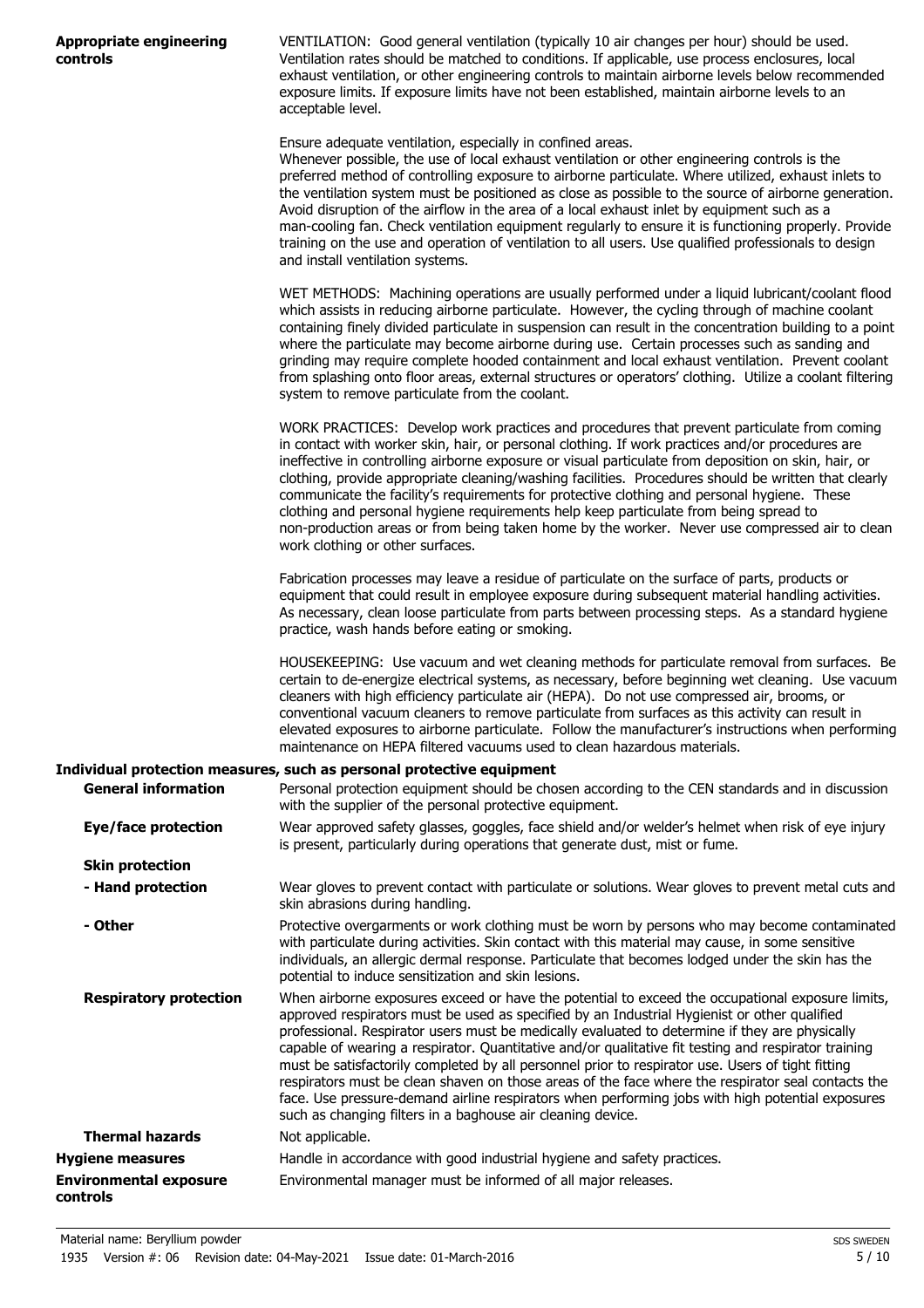## **SECTION 9: Physical and chemical properties**

#### **9.1. Information on basic physical and chemical properties Appearance**

| Appearance                                          |                               |
|-----------------------------------------------------|-------------------------------|
| <b>Physical state</b>                               | Solid.                        |
| Form                                                | Powder.                       |
| Colour                                              | Grey.                         |
| Odour                                               | Not available.                |
| <b>Odour threshold</b>                              | Not applicable.               |
| рH                                                  | Not applicable.               |
| <b>Melting point/freezing point</b>                 | 1287 °C (2348,6 °F)           |
| <b>Initial boiling point and</b><br>boiling range   | 2970 °C (5378 °F)             |
| <b>Flash point</b>                                  | Not applicable.               |
| <b>Evaporation rate</b>                             | Not applicable.               |
| Flammability (solid, gas)                           | Flammable solid.              |
| <b>Upper/lower flammability or explosive limits</b> |                               |
| <b>Flammability limit - lower</b><br>(%)            | Not applicable.               |
| <b>Flammability limit -</b><br>upper $(% )$         | Not applicable.               |
| <b>Explosive limit - lower (</b><br>%)              | Not applicable.               |
| Explosive limit – upper<br>(%)                      | Not applicable.               |
| <b>Vapour pressure</b>                              | < 0,0000001 kPa at 25 °C      |
| <b>Vapour density</b>                               | Not applicable.               |
| <b>Relative density</b>                             | Not available.                |
| Solubility(ies)                                     |                               |
| Solubility (water)                                  | Not applicable.               |
| <b>Partition coefficient</b><br>(n-octanol/water)   | Not available.                |
| <b>Auto-ignition temperature</b>                    | Not applicable.               |
| <b>Decomposition temperature</b>                    | Not applicable.               |
| <b>Viscosity</b>                                    | Not applicable.               |
| <b>Explosive properties</b>                         | Not available.                |
| <b>Oxidising properties</b>                         | Not available.                |
| 9.2. Other information                              |                               |
| <b>Density</b>                                      | 1,85 g/cm3 estimated at 20 °C |
| <b>Molecular formula</b>                            | Be                            |
| <b>Molecular weight</b>                             | 9,01 g/mol                    |
| <b>Specific gravity</b>                             | 1,85 at 20 °C                 |
|                                                     |                               |

## **SECTION 10: Stability and reactivity**

| 10.1. Reactivity                            | Not available.                                                  |
|---------------------------------------------|-----------------------------------------------------------------|
| 10.2. Chemical stability                    | Material is stable under normal conditions.                     |
| 10.3. Possibility of hazardous<br>reactions | Hazardous polymerisation does not occur.                        |
| 10.4. Conditions to avoid                   | Avoid dust formation. Contact with acids. Contact with alkalis. |
| 10.5. Incompatible materials                | Strong acids, alkalies and oxidizing agents.                    |
| 10.6. Hazardous<br>decomposition products   | No hazardous decomposition products are known.                  |

## **SECTION 11: Toxicological information**

**General information CCCUPATION** Occupational exposure to the substance or mixture may cause adverse effects.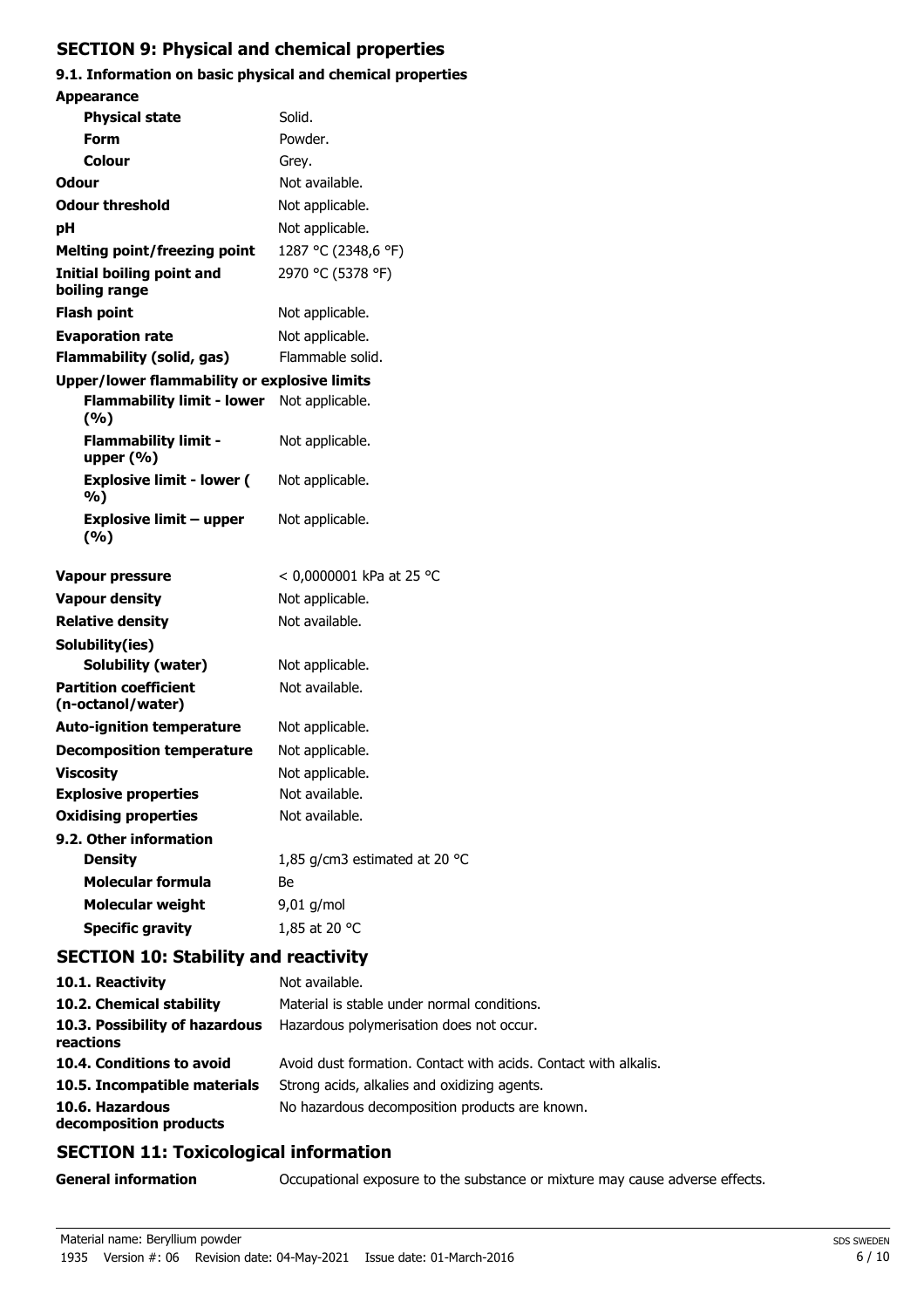#### **Information on likely routes of exposure**

| <b>Inhalation</b>                                            | May cause damage to organs (respiratory system) through prolonged or repeated exposure.                  |
|--------------------------------------------------------------|----------------------------------------------------------------------------------------------------------|
| <b>Skin contact</b>                                          | Not likely, due to the form of the product.                                                              |
| Eye contact                                                  | Not likely, due to the form of the product.                                                              |
| <b>Ingestion</b>                                             | Not likely, due to the form of the product.                                                              |
| <b>Symptoms</b>                                              | Respiratory disorder.                                                                                    |
| 11.1. Information on toxicological effects                   |                                                                                                          |
| <b>Acute toxicity</b>                                        | Based on available data, the classification criteria are not met.                                        |
| <b>Skin corrosion/irritation</b>                             | Not likely, due to the form of the product.                                                              |
| Serious eye damage/eye<br>irritation                         | Not likely, due to the form of the product.                                                              |
| <b>Respiratory sensitisation</b>                             | May cause damage to organs (respiratory system) through prolonged or repeated exposure.                  |
| <b>Skin sensitisation</b>                                    | Not a skin sensitiser.                                                                                   |
| <b>Germ cell mutagenicity</b>                                | Due to lack of data the classification is not possible.                                                  |
| Carcinogenicity                                              | Cancer hazard.                                                                                           |
|                                                              | <b>IARC Monographs. Overall Evaluation of Carcinogenicity</b>                                            |
| Beryllium powder (CAS 7440-41-7)                             | 1 Carcinogenic to humans.                                                                                |
| <b>Reproductive toxicity</b>                                 | Not classified.                                                                                          |
| <b>Specific target organ toxicity</b><br>- single exposure   | Not classified.                                                                                          |
| <b>Specific target organ toxicity</b><br>- repeated exposure | May cause damage to organs (respiratory system) through prolonged or repeated exposure by<br>inhalation. |
| <b>Aspiration hazard</b>                                     | Due to lack of data the classification is not possible.                                                  |
| <b>Mixture versus substance</b><br>information               | Not available.                                                                                           |
| <b>Other information</b>                                     | Symptoms may be delayed.                                                                                 |

## **SECTION 12: Ecological information**

| No toxicity data noted for the ingredient(s).              |
|------------------------------------------------------------|
| No data is available on the degradability of this product. |
| Not available.                                             |
| Not available.                                             |
| Not available.                                             |
| Not available.                                             |
| Not a PBT or vPvB substance or mixture.                    |
| Not available.                                             |
|                                                            |

## **SECTION 13: Disposal considerations**

### **13.1. Waste treatment methods**

| <b>Residual waste</b>                  | Empty containers or liners may retain some product residues. This material and its container must<br>be disposed of in a safe manner (see: Disposal instructions).                                                                        |
|----------------------------------------|-------------------------------------------------------------------------------------------------------------------------------------------------------------------------------------------------------------------------------------------|
| <b>Contaminated packaging</b>          | Empty containers should be taken to an approved waste handling site for recycling or disposal.<br>Since emptied containers may retain product residue, follow label warnings even after container is<br>emptied.                          |
| EU waste code                          | The Waste code should be assigned in discussion between the user, the producer and the waste<br>disposal company. Waste codes should be assigned by the user based on the application for which<br>the product was used.                  |
| <b>Disposal</b><br>methods/information | Material should be recycled if possible. Disposal recommendations are based on material as<br>supplied. Disposal must be in accordance with current applicable laws and regulations, and material<br>characteristics at time of disposal. |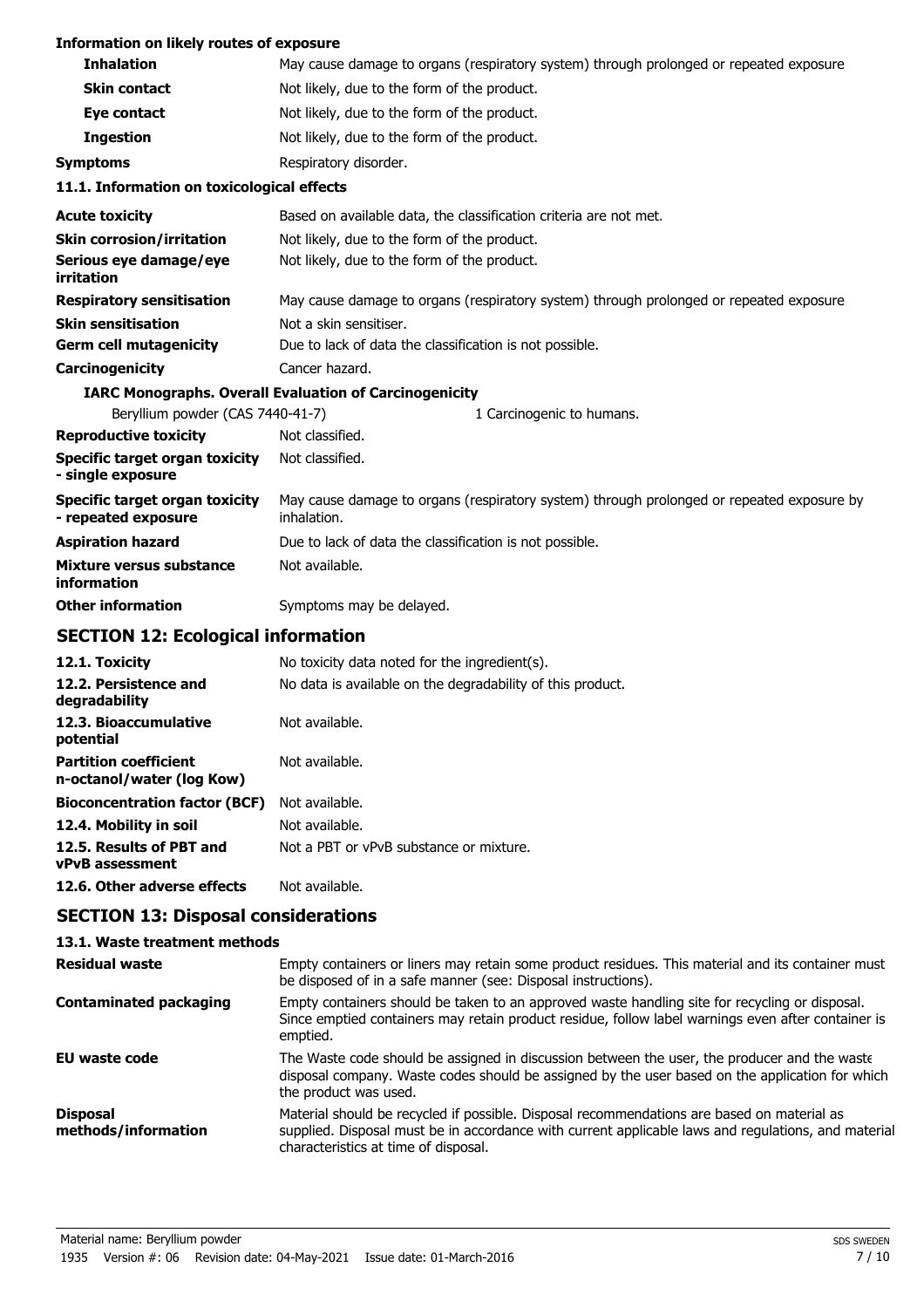## **SECTION 14: Transport information**

**ADR 14.1. UN number** UN1567 14.2. UN proper shipping Beryllium powder **name Class** 6.1(PGI, II) **14.3. Transport hazard class(es) Subsidiary risk** 4.1 6.1  $+4.1$ **Label(s) Hazard No. (ADR)** 64 **Tunnel restriction** D/E **code 14.4. Packing group** II 14.5. Environmental No. **hazards** 14.6. Special precautions Not available. **for user RID 14.1. UN number** UN1567 14.2. UN proper shipping Beryllium powder **name Class** 6.1(PGI, II) **14.3. Transport hazard class(es) Subsidiary risk** 4.1 **Label(s)** 6.1+4.1 **14.4. Packing group** II **14.5. Environmental** No. **hazards** 14.6. Special precautions Not available. **for user ADN 14.1. UN number** UN1567 14.2. UN proper shipping Beryllium powder **name Class** 6.1 **14.3. Transport hazard class(es) Subsidiary risk** 4.1 **Label(s)** 6.1+4.1 14.4. Packing group II **14.5. Environmental** No. **hazards** 14.6. Special precautions Not available. **for user IATA 14.1. UN number** UN1567 14.2. UN proper shipping Beryllium powder **name Class** 6.1(PGI, II) **14.3. Transport hazard class(es) Subsidiary risk** 4.1 14.4. Packing group II **14.5. Environmental** No. **hazards ERG Code** 6F 14.6. Special precautions Not available. **for user Passenger and cargo** Allowed with restrictions. **aircraft Other information Cargo aircraft only** Allowed with restrictions. **IMDG 14.1. UN number** UN1567 **14.2. UN proper shipping** BERYLLIUM POWDER **name**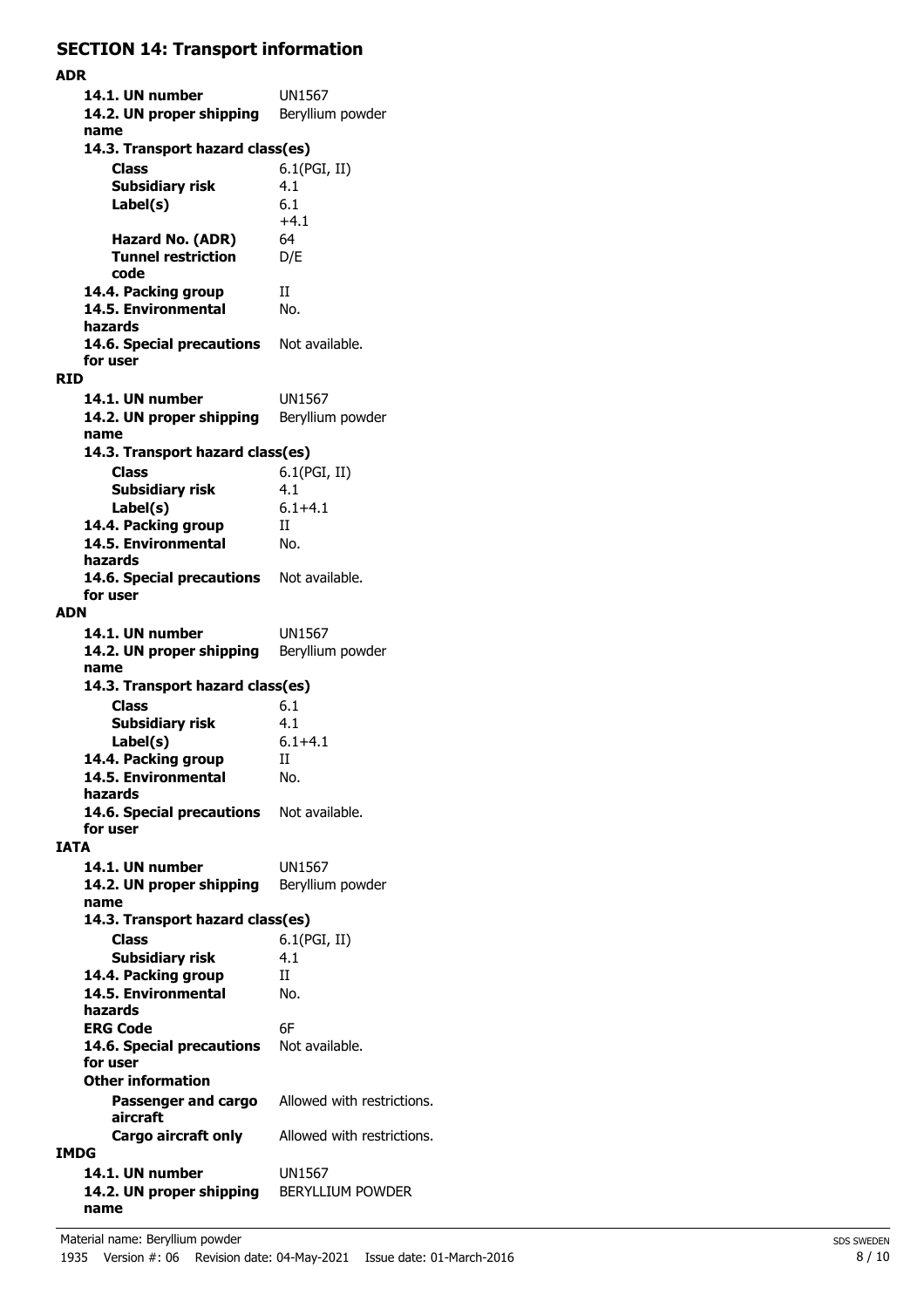**Class** 6.1(PGI, II) **14.3. Transport hazard class(es) Subsidiary risk** 4.1 **14.4. Packing group** II **Marine pollutant** No. **14.5. Environmental hazards EmS** F-G, S-G 14.6. Special precautions Not available. **for user ADN; ADR; IATA; IMDG; RID**

### **SECTION 15: Regulatory information**

**15.1. Safety, health and environmental regulations/legislation specific for the substance or mixture**

#### **EU regulations**

| Regulation (EC) No. 1005/2009 on substances that deplete the ozone layer, Annex I and II, as amended |
|------------------------------------------------------------------------------------------------------|
| Not listed.                                                                                          |
| Requision (EU) 2010/1021 On percictent erganic pollutants (recast), as amended                       |

**Regulation (EU) 2019/1021 On persistent organic pollutants (recast), as amended** Not listed.

**Regulation (EU) No. 649/2012 concerning the export and import of dangerous chemicals, Annex I, Part 1 as amended**

Not listed.

**Regulation (EU) No. 649/2012 concerning the export and import of dangerous chemicals, Annex I, Part 2 as amended**

Not listed.

**Regulation (EU) No. 649/2012 concerning the export and import of dangerous chemicals, Annex I, Part 3 as amended**

Not listed.

**Regulation (EU) No. 649/2012 concerning the export and import of dangerous chemicals, Annex V as amended** Not listed.

**Regulation (EC) No. 166/2006 Annex II Pollutant Release and Transfer Registry, as amended** Not listed.

**Regulation (EC) No. 1907/2006, REACH Article 59(10) Candidate List as currently published by ECHA** Not listed.

#### **Authorisations**

**Regulation (EC) No. 1907/2006, REACH Annex XIV Substances subject to authorization, as amended** Not listed.

#### **Restrictions on use**

**Regulation (EC) No. 1907/2006, REACH Annex XVII Substances subject to restriction on marketing and use as amended**

Beryllium powder (CAS 7440-41-7)

#### **Directive 2004/37/EC: on the protection of workers from the risks related to exposure to carcinogens and mutagens at work, as amended.**

Beryllium powder (CAS 7440-41-7)

#### **Other EU regulations**

#### **Directive 2012/18/EU on major accident hazards involving dangerous substances, as amended**

Beryllium powder (CAS 7440-41-7)

**Other regulations**

The product is classified and labelled in accordance with EC directives or respective national laws. This Safety Data Sheet complies with the requirements of Regulation (EC) No 1907/2006, as amended.